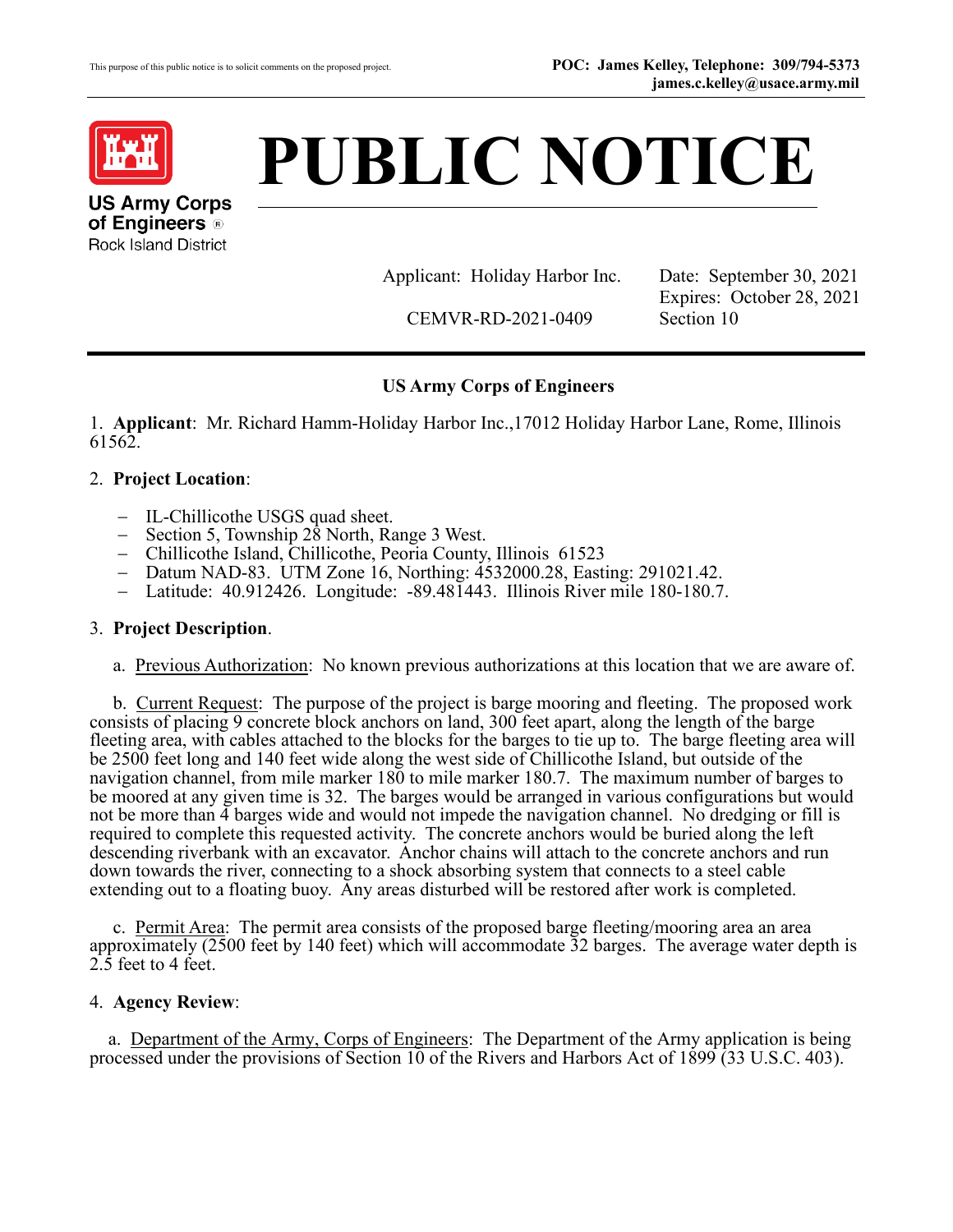## <span id="page-1-0"></span>b. State of Illinois.

(1) The project plans have been submitted to the Illinois Environmental Protection Agency (IEPA) for review.

should be directed to the OWR at **dnr.dwrm@illinois.gov** or 217/782-3863. Information on the (2) The Illinois Department of Natural Resources, Office of Water Resources (IDNR/OWR) is a participant in the joint application process and requires that IDNR/OWR permits be obtained for construction within floodways; construction and other activities within public bodies of water; and construction, operation, and maintenance of dams pursuant to the State of Illinois Rivers, Lakes, and Streams Act (615 ILCS 5). Inquiries concerning IDNR/OWR jurisdiction and/or review of the activity IDNR/OWR Regulatory and other programs can be found at [http://dnr.state.il.us/owr.](http://dnr.state.il.us/owr)

 5. **Historical/Archaeological**: The District consulted with the Illinois geographic information systems archeological site and survey databases online and determined there are multiple surveys in the area, but no previously identified historic properties in the vicinity of the permit area. In addition, the Corps consulted "*An Investigation of Submerged Historic Properties in the Upper Mississippi River and Illinois Waterway"* (October 1997) prepared by American Resources Group, Ltd., for the Corps (Contract No. DACW25-93-D-0012, Delivery Order No. 37). There are no shipwrecks indicated in the vicinity of the current permit. Therefore, it is the opinion of the District there are low to no potential for intact historic properties to be affected by the proposed action and there will be **no historic properties affected** by the issuance of the permit.

## 6. **Endangered Species**.

 The following threatened or endangered species are listed by the United States Fish and Wildlife Service as occurring in Peoria County, Illinois: a. District staff have performed a preliminary review of this application for the potential impact on threatened or endangered species pursuant to Section 7 of the Endangered Species Act as amended.

[\(http://www.fws.gov/midwest/endangered/lists/illinois-cty.html\)](http://www.fws.gov/midwest/endangered/lists/illinois-cty.html)

- occur in any area with forested habitat in any county in Illinois. Indiana bats migrate typically a primary roost tree and several alternates. The species or size of tree does not appear to influence whether Indiana bats use a tree for roosting provided the appropriate bark structure − Indiana bat. The Federally endangered Indiana bat (Myotis sodalis) is considered to potentially seasonally between winter hibernacula and summer roosting habitats. Winter hibernacula include caves and abandoned mines. Females form nursery colonies under the loose bark of trees (dead or alive) and/or cavities, where each female gives birth to a single-young in June or early July. A single maternity colony may utilize a number of trees during the summer, is present.
	- has determined there will be no effect on the Indiana bat. o Since no trees will be removed associated with this fleeting/dredging project, the Corps
- − Eastern Prairie Fringed Orchid. The Federally threatened eastern prairie fringed orchid (*Platanthera leucophaea*) may potentially be found in any Illinois county. It occupies wet prairie remnant habitat. There is no critical habitat designated for this species.
	- o Since there is no wet prairie remnant habitat to be affected by the project, the Corps has determined there should be no effect on the eastern prairie fringed orchid.
- − [Northern long-eared bat.](http://www.fws.gov/midwest/endangered/mammals/nlba/index.html) The Federally threatened northern long-eared bat (*Myotis*  in autumn. It roosts and forages in upland forests and woods. *septentrionalis*) is considered to potentially occur in any area with forested habitat in any county in Illinois. It hibernates in caves and mines and swarms in surrounding wooded areas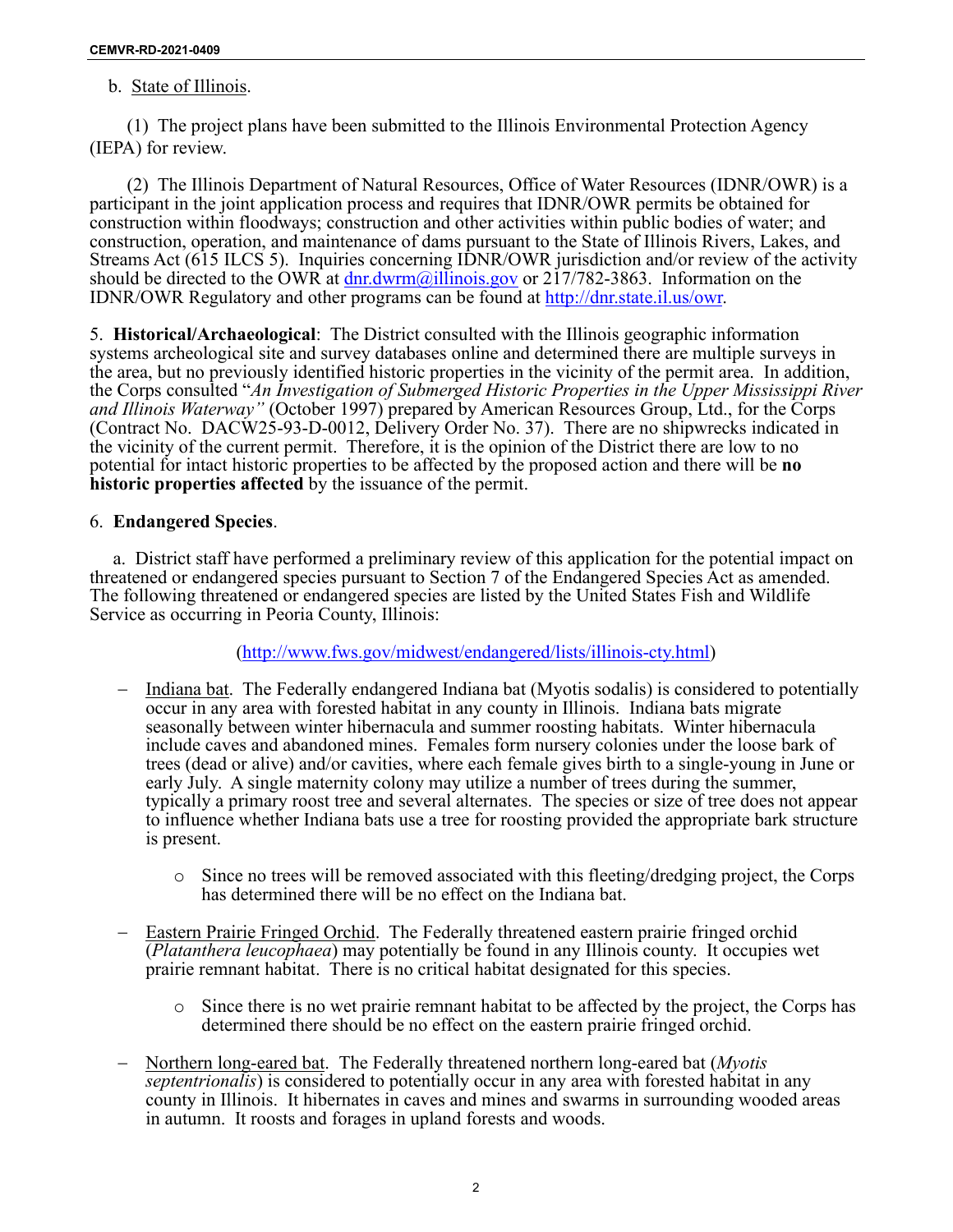- $\circ$  Since no trees will be removed associated with this fleeting/dredging project, the Corps has determined there will be no effect on the northern long-eared bats.
- − Decurrent false aster. The Federally threatened decurrent false aster (*Boltonia decurrens)* is Illinois. There is no critical habitat designated for this species. known to occur on recently disturbed alluvial soils in the Illinois River in Peoria County,
	- o Since there is no disturbed alluvial soil habitat to be affected by the project, the Corps has determined there should be no effect on the decurrent false aster.
- − Rusty patched bumble bee. The Federally endangered rusty patched bumble bee *(Bombus*  undisturbed soil for hibernating queens to overwinter. There is no critical habitat designated for this species. *affinis)* is found in grasslands with flowering plants from April through October, underground and abandoned rodent cavities or clumps of grasses above ground as nesting sites, and
	- o Since there is no grasslands with flowering plant habitat or rodent cavities or clumps of grass above ground, or undisturbed soil habitat to be affected by the project, the Corps has determined there should be no effect on the rusty patched bumble bee.

 determination is that the proposed activity would have **no effect** on the following federally listed species: b. Based upon the information provided and available at this time, our preliminary

- Indiana bat
- Northern long-eared bat
- Eastern prairie fringed orchid
- Decurrent false aster
- Rusty patched bumble bee

 Service (FWS) at this time, we are further coordinating this application with the FWS and the respective resource agencies through this public notice. Any comments they may have concerning c. While informal consultation has been initiated with the United States Fish and Wildlife Federally listed threatened or endangered species or their critical habitat will be considered in the final assessment of the proposed project. Accordingly, our preliminary determination is subject to change should further information become available.

 interest. That decision will reflect the national concern for both protection and utilization of important balanced against its reasonably foreseeable detriments. All factors which may be relevant to the 7. **Public Interest Review**. The decision whether to issue the Corps permit will be based on an evaluation of the probable impact including cumulative impacts of the proposed activity on the public resources. The benefit which reasonably may be expected to accrue from the proposal must be proposal will be considered including the cumulative effects thereof; among those are conservation, economics, aesthetics, general environmental concerns, wetlands, cultural values, fish and wildlife values, flood hazards, floodplain values, land use, navigation, shoreline erosion and accretion, recreation, water supply and conservation, water quality, energy needs, safety, food production and, in general, the needs and welfare of the people.

8. **Who Should Reply**. The Corps of Engineers is soliciting comments from the public; Federal, state, and local agencies and officials; Indian Tribes; and other interested parties in order to consider and evaluate the impacts of this proposed activity. Any comments received will be considered by the Corps of Engineers to determine whether to issue, modify, condition, or deny a permit for this proposal. To make this decision, comments are used to assess impacts on endangered species, historic properties, water quality, general environmental effects, and the other public interest factors listed above.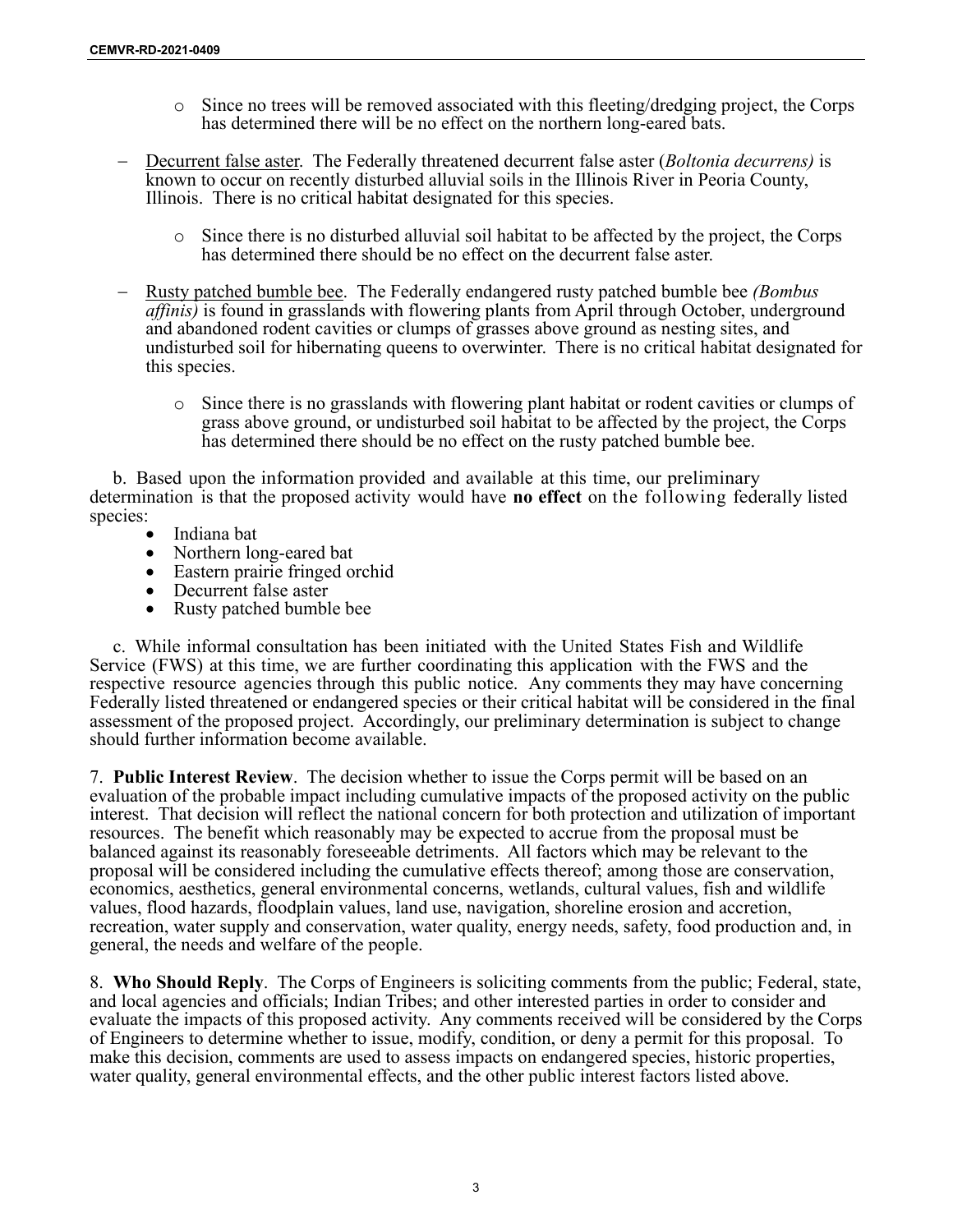determine the need for a public hearing and to determine the overall public interest of the proposed Comments are used in the preparation of an Environmental Assessment and/or an Environmental Impact Statement pursuant to the National Environmental Policy Act. Comments are also used to activity. These statements should be submitted on or before the expiration date specified at the top of page 1. These statements should bear upon the adequacy of plans and suitability of locations and should, if appropriate, suggest any changes considered desirable.

9. **Public Hearing Requests**. Any person may request, in writing, within the comment period specified in this notice, that a public hearing be held to consider this application. Requests for public hearings shall state, with particularity, the reasons for holding a public hearing. A request may be denied if substantive reasons for holding a hearing are not provided.

 Corps permit should be addressed to Mr. James Kelley by telephone 309-794-5373 or by e-mail: 10. **Reply to the Corps of Engineers**. For additional information and comments concerning the [james.c.kelley@usace.army.mil.](mailto:james.c.kelley@usace.army.mil)

> Mr. James C. Kelley Project Manager Eastern Branch Regulatory Division Digitally signed by KELLEY.JAMES.C.JR. 1230436289 Date: 2021.09.29 13:26:02 -05'00'

Attach Plan

notice conspicuously and continuously until the background information for your use in formatting

 **REQUEST TO POSTMASTERS**: Please post this **NOTICE TO EDITORS**: This notice is provided as expiration date specified at the top of page 1. news stories. This notice is not a contract for classified display advertising.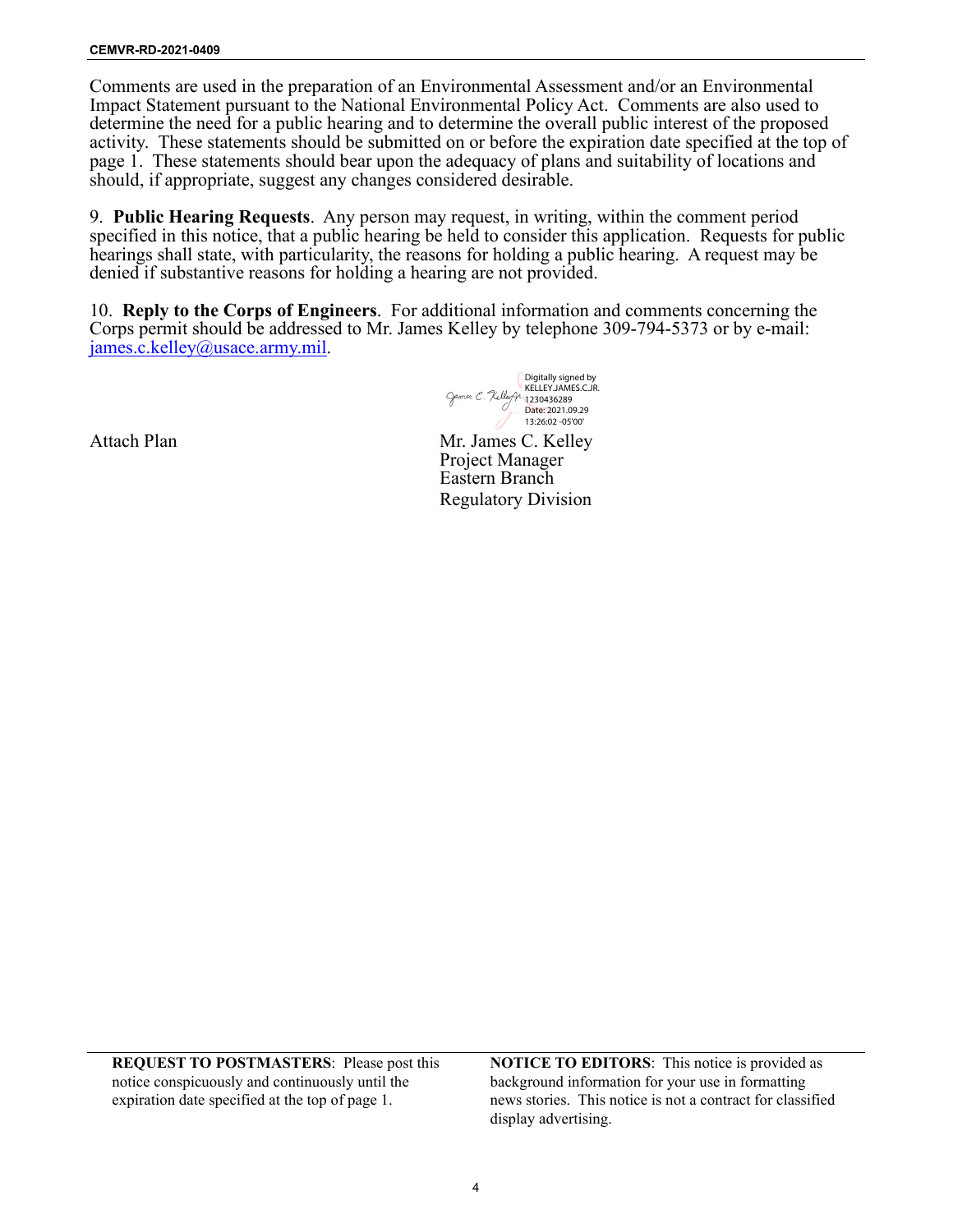

CEMVR-RD-2021-0409 Sheet 1 of 2 **Location Map**